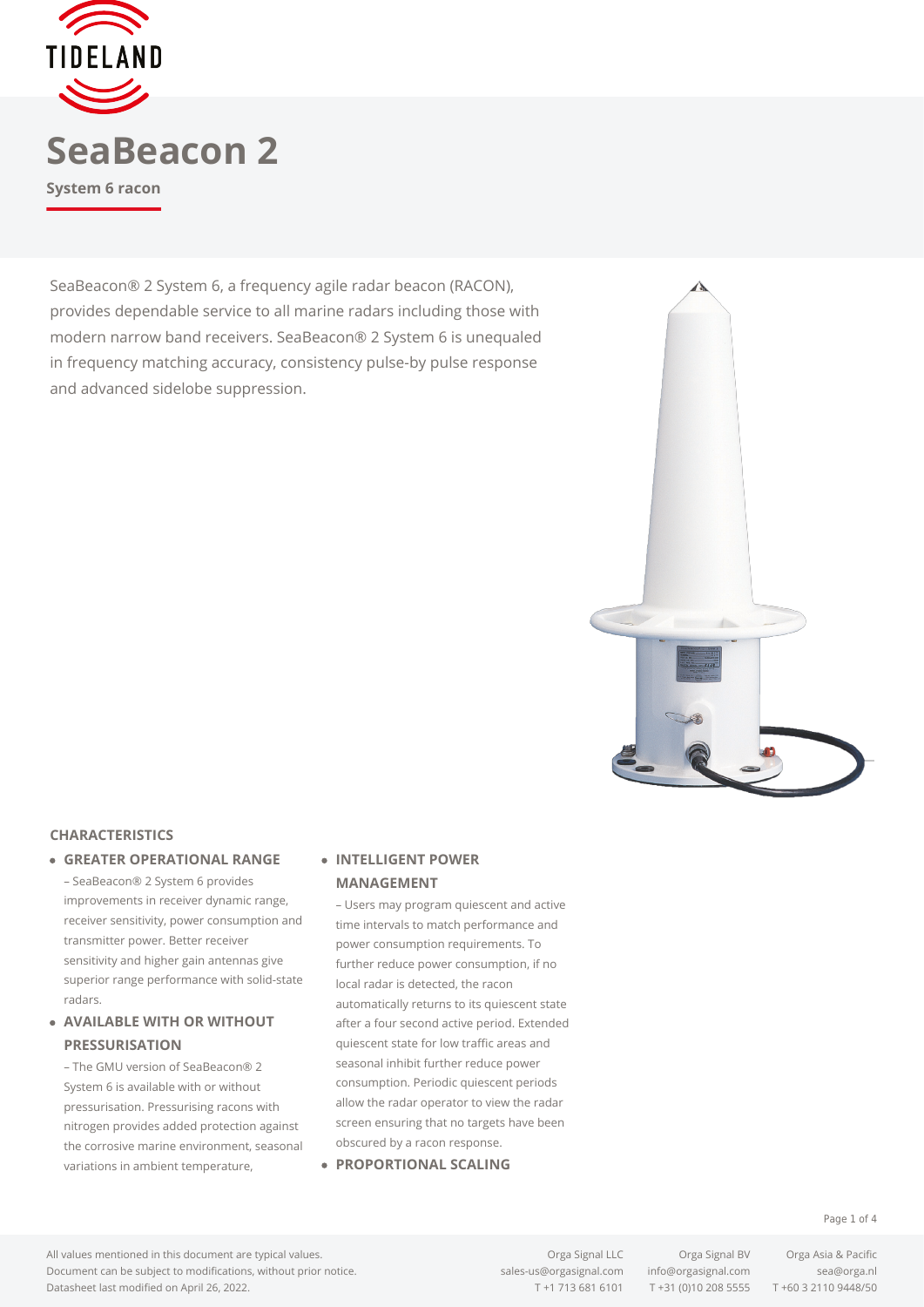

# **SeaBeacon 2**

**System 6 racon**

pressure fluctuations, condensation and accidental submergence.

### **.** DUAL-TOKEN SIDELOBE **SUPPRESSION**

– Radars are identified accurately by measuring frequency and pulsewidth. Amplitude values are used to block responses to sidelobes.

#### **USER SELECTIONS**

– Operating parameters such as quiescent periods, trace length, active period, extended quiescent and standard response code (per IALA recommendations) can be programmed in the field using an optional hand-held keypad or laptop.

– Ensures length of racon trace appearing on the radar screen is generally uniform on all range settings.

**MONITORING**

– SeaBeacon® 2 System 6 racons can be linked, via Tideland's NavLink®, to a manned base station for remote monitor and control functions.

#### **HAZARDOUS USE RATING**

– Available for General Marine Use (GMU), NEC Class 1 Division 2 (not pressurized), IECEx/ATEX Category 2 (Zone 1) or ATEX Category 3 (Zone 2)for hazardous areas.

**COMPLIANT TO**

– IALA Recommendation R-101 on Marine Radar Beacons (RACONS) Edition 2 December 2004.

Orga Signal LLC Orga Signal BV Orga Asia & Pacific T +1 713 681 6101 T +31 (0)10 208 5555 T +60 3 2110 9448/50

#### Page 2 of 4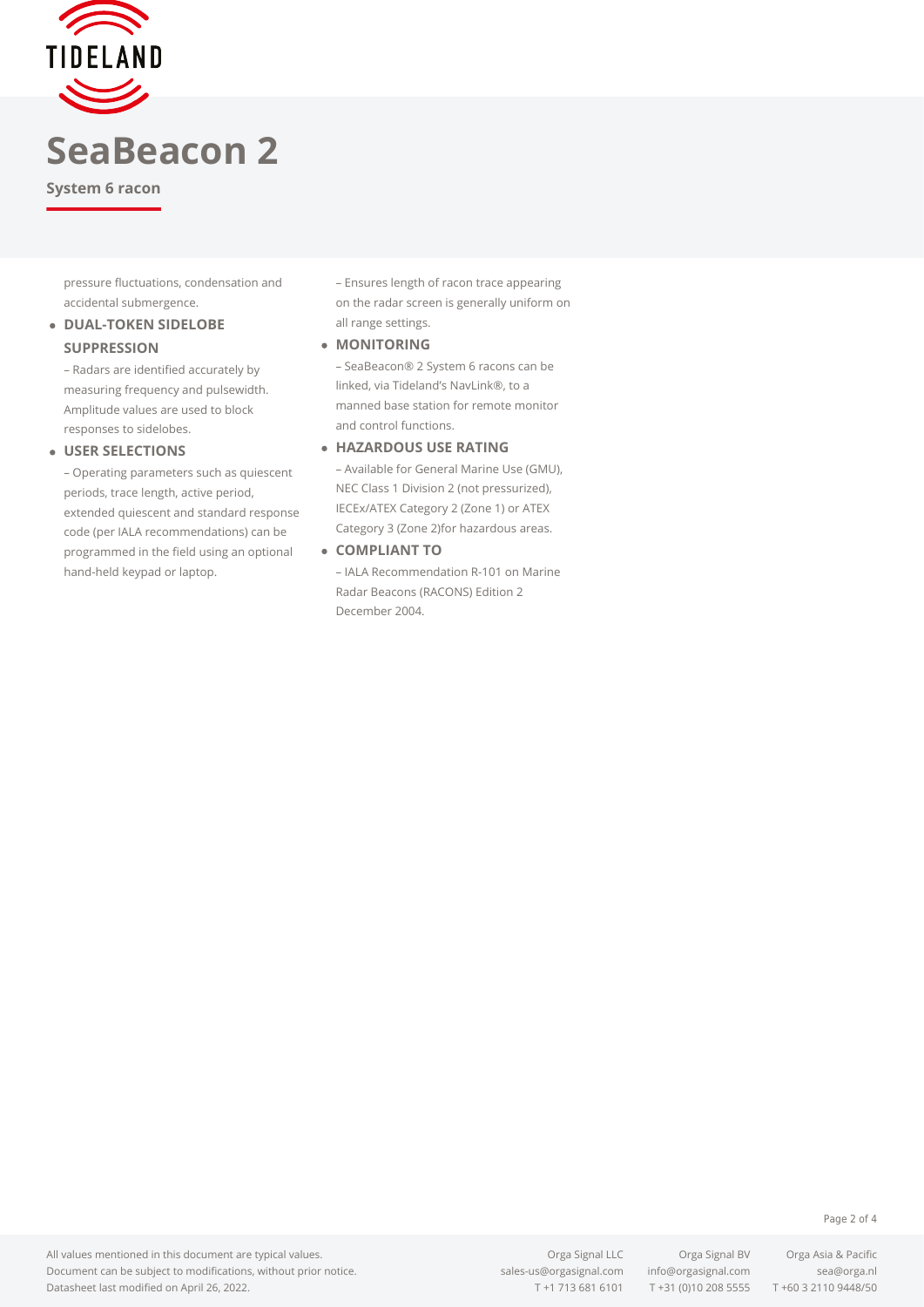

## **SeaBeacon 2**

**System 6 racon**

| Frequency of Operation:<br>X-Band<br>S-Band                                                                                                                                                                            | 9.3 to 9.5GHz<br>2.9 to 3.1GHz                                                                                                               |
|------------------------------------------------------------------------------------------------------------------------------------------------------------------------------------------------------------------------|----------------------------------------------------------------------------------------------------------------------------------------------|
| Frequency Matching Accuracy - Long/Short Radar Pulses                                                                                                                                                                  | ±1MHz                                                                                                                                        |
| Output Power to Antenna                                                                                                                                                                                                | 1.0W (30dBm)                                                                                                                                 |
| Pulse width Response:<br>Minimum<br>Maximum                                                                                                                                                                            | 50 nanoseconds<br>2000 nanoseconds                                                                                                           |
| RACON Response Length                                                                                                                                                                                                  | 4 - 80 microseconds                                                                                                                          |
| RACON Response Display Scaling<br>Pulse width (±50 ns typical)<br>800 nanoseconds to 2000 nanoseconds<br>450 nanoseconds to 800 nanoseconds<br>215 nanoseconds to 450 nanoseconds<br>50 nanoseconds to 215 nanoseconds | RACON Response (±5 µsec typical)<br>Selected value<br>75% of selected value<br>50% of selected value<br>25% of selected value                |
| System Sensitivity:<br>X-Band<br>S-Band                                                                                                                                                                                | $-50dBm$<br>$-50dBm$                                                                                                                         |
| Response Rate - Maximum (either band)                                                                                                                                                                                  | 10KHz                                                                                                                                        |
| Response Delay - Maximum (100 meters)                                                                                                                                                                                  | 667 nanoseconds                                                                                                                              |
| Response Recovery Time - Maximum                                                                                                                                                                                       | 20 microseconds                                                                                                                              |
| Response Code                                                                                                                                                                                                          | AZ, 0-9, NW, NE, SW, SE                                                                                                                      |
| Radar Blanking                                                                                                                                                                                                         | External blanking control ports available                                                                                                    |
| Built-in System Test Monitor: Built-in<br>External A<br>External B                                                                                                                                                     | Audible Beeper<br>Isolated Transistor Switch for Go/No Go<br>RS-232C Communications Port for monitor, control and field programming features |
| Power Supply Input Voltage: GMU<br>Ex                                                                                                                                                                                  | 9 - 36 nominal 12VDC<br>18 - 32 nominal 24VDC                                                                                                |
| Lighting Protection - Surge Protection                                                                                                                                                                                 | 1 millisecond at 3000 volts                                                                                                                  |
| Quiescent Power Consumption                                                                                                                                                                                            | 0.24W                                                                                                                                        |
| Nominal Power Consumption: Light Traffic<br>Heavy Traffic                                                                                                                                                              | 0.75W<br>1.0W                                                                                                                                |
| Quiescent Period                                                                                                                                                                                                       | Programmable 0 to 60 seconds                                                                                                                 |
| <b>Extended Quiescent</b>                                                                                                                                                                                              | Programmable/Selectable                                                                                                                      |
| Active Period                                                                                                                                                                                                          | Programmable 4 to 60 seconds                                                                                                                 |
| Seasonal Inhibit                                                                                                                                                                                                       | Programmable/Selectable                                                                                                                      |
| X-Band:<br>Gain<br>Polarization<br>Vertical Divergence<br><b>Effective Radiated Power</b>                                                                                                                              | 6dBi<br>Horizontal<br>22 degrees<br>4.0W                                                                                                     |
| S-Band:<br>Gain<br>Polarization<br>Vertical Divergence<br><b>Effective Radiated Power</b>                                                                                                                              | 6dBi<br>Horizontal<br>22 degrees<br>4.0W                                                                                                     |
| S-Band Dual Polarization:<br>Gain<br>Polarization<br>Vertical Divergence<br><b>Effective Radiated Power</b>                                                                                                            | 1dBi (Horizontal); 0dBi (Vertical)<br>Horizontal and Vertical<br>22 degrees<br>1.0 to 1.3W                                                   |
| <b>Certification Details</b>                                                                                                                                                                                           | IECEx its 16.0007X<br>ITS16ATEX18410X<br>ITS21UKEX0391X<br>Ex db eb pxb IIC T4 GB<br>II2G                                                    |

All values mentioned in this document are typical values. Document can be subject to modifications, without prior notice. Datasheet last modified on April 26, 2022.

[sales-us@orgasignal.com](mailto:sales-us@orgasignal.com) [info@orgasignal.com](mailto:info@orgasignal.com) [sea@orga.nl](mailto:sales-us@orgasignal.com)

Orga Signal LLC Orga Signal BV Orga Asia & Pacific T +1 713 681 6101 T +31 (0)10 208 5555 T +60 3 2110 9448/50

Page 3 of 4